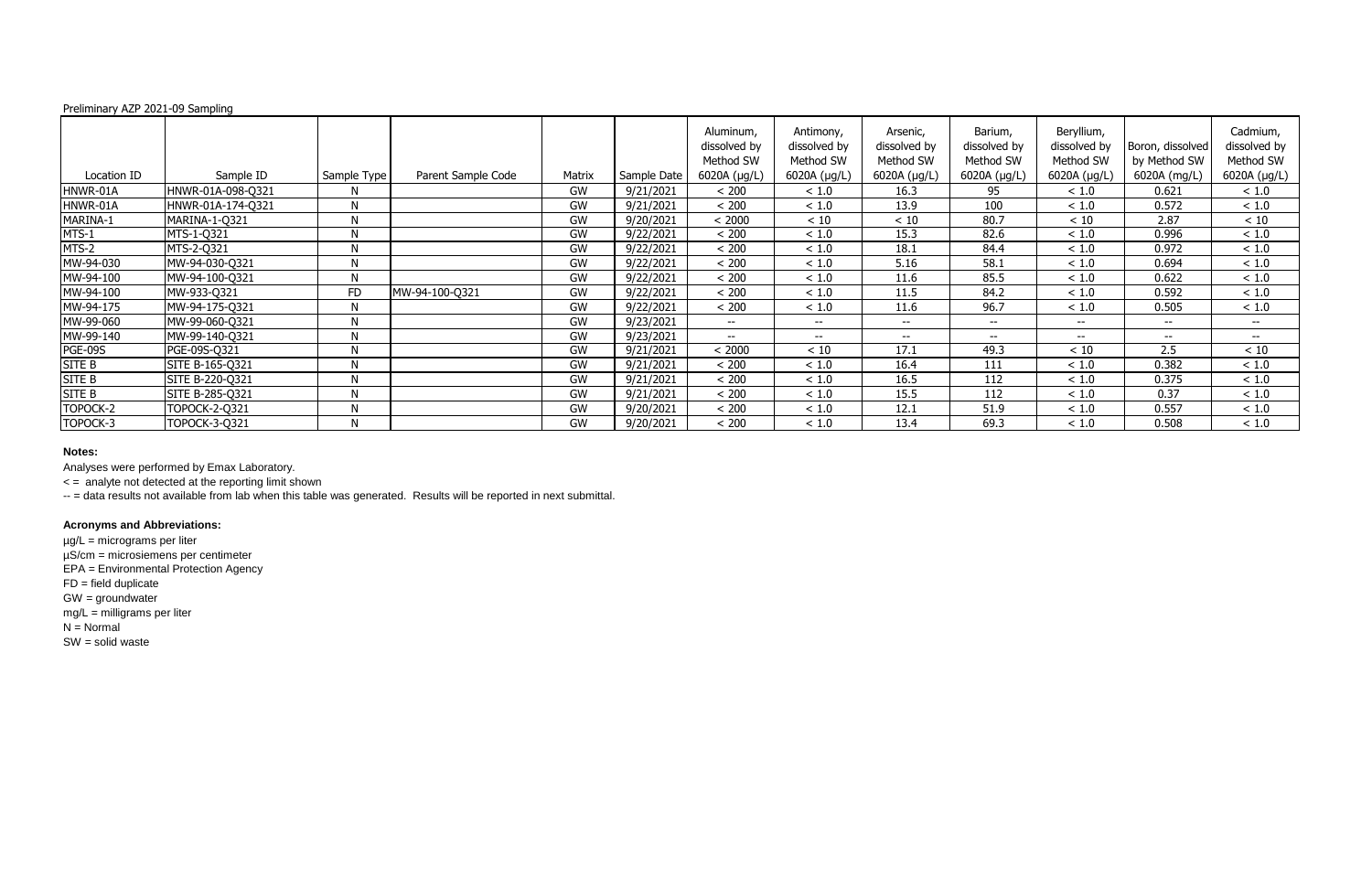Analyses were performed by Emax Laboratory.

< = analyte not detected at the reporting limit shown

-- = data results not available from lab when this table was generated. Results will be reported in next submittal.

## **Acronyms and Abbreviations:**

| Preliminary AZP 2021-09 Sampling |                   |              |                    |           |             |                                       |                           |                                          |                                              |                                   |                                      |                              |
|----------------------------------|-------------------|--------------|--------------------|-----------|-------------|---------------------------------------|---------------------------|------------------------------------------|----------------------------------------------|-----------------------------------|--------------------------------------|------------------------------|
|                                  |                   |              |                    |           |             | Calcium,<br>dissolved by<br>Method SW | Chloride by<br>Method EPA | Chromium,<br>Hexavalent by<br>Method EPA | Chromium, total<br>dissolved by<br>Method SW | Cobalt, dissolved<br>by Method SW | Copper,<br>dissolved by<br>Method SW | Deuterium by<br>Method CFIRM |
| Location ID                      | Sample ID         | Sample Type  | Parent Sample Code | Matrix    | Sample Date | 6020A (mg/L)                          | 300.0 (mg/L)              | $218.6$ (µg/L)                           | 6020A $(\mu g/L)$                            | 6020A (µg/L)                      | 6020A (µg/L)                         | (0/00)                       |
| HNWR-01A                         | HNWR-01A-098-Q321 | N            |                    | GW        | 9/21/2021   | 30                                    | 629                       | 14.5                                     | 30.1                                         | < 1.0                             | < 2.0                                | $-74.1$                      |
| HNWR-01A                         | HNWR-01A-174-Q321 | M            |                    | <b>GW</b> | 9/21/2021   | 28.5                                  | 561                       | 12.7                                     | 15.3                                         | ~1.0                              | < 2.0                                | $-72.6$                      |
| MARINA-1                         | MARINA-1-Q321     | N.           |                    | <b>GW</b> | 9/20/2021   | 338                                   | 9,580                     | 1.28                                     | $<10$                                        | $<10$                             | $< 20$                               | $-76.9$                      |
| MTS-1                            | MTS-1-Q321        | N            |                    | <b>GW</b> | 9/22/2021   | 87.8                                  | 565                       | 2.02                                     | 3.32                                         | < 1.0                             | < 2.0                                | $-75$                        |
| MTS-2                            | MTS-2-Q321        | N            |                    | <b>GW</b> | 9/22/2021   | 88                                    | 586                       | 8.5                                      | 10.3                                         | < 1.0                             | < 2.0                                | $-75$                        |
| MW-94-030                        | MW-94-030-Q321    | M            |                    | GW        | 9/22/2021   | 52.3                                  | 291                       | 19.8                                     | 21.7                                         | < 1.0                             | < 2.0                                | $-72.3$                      |
| MW-94-100                        | MW-94-100-Q321    | N            |                    | GW        | 9/22/2021   | 45                                    | 368                       | 9.25                                     | 11.4                                         | < 1.0                             | < 2.0                                | $-73$                        |
| MW-94-100                        | MW-933-Q321       | <b>FD</b>    | MW-94-100-Q321     | GW        | 9/22/2021   | 42.7                                  | 370                       | 8.92                                     | 11.3                                         | < 1.0                             | < 2.0                                | $-72.8$                      |
| MW-94-175                        | MW-94-175-Q321    | N            |                    | <b>GW</b> | 9/22/2021   | 24.4                                  | 199                       | 14.9                                     | 16.6                                         | < 1.0                             | < 2.0                                | $-74.2$                      |
| MW-99-060                        | MW-99-060-Q321    | $\mathbf{M}$ |                    | <b>GW</b> | 9/23/2021   | $\overline{\phantom{a}}$              | $- -$                     | $-$                                      | $- -$                                        | $\overline{\phantom{a}}$          | $- -$                                | $-71.8$                      |
| MW-99-140                        | MW-99-140-Q321    | N            |                    | GW        | 9/23/2021   | $- -$                                 | $- -$                     | $\overline{\phantom{a}}$                 | $- -$                                        | $\overline{\phantom{a}}$          | $--$                                 | $-73.3$                      |
| PGE-09S                          | PGE-09S-Q321      | N            |                    | GW        | 9/21/2021   | 152                                   | 3,360                     | < 1.0                                    | < 10                                         | < 10                              | < 20                                 | $-78.2$                      |
| <b>SITE B</b>                    | SITE B-165-Q321   | N            |                    | GW        | 9/21/2021   | 35.7                                  | 318                       | 29.9                                     | 32.9                                         | < 1.0                             | < 2.0                                | $-76.3$                      |
| <b>SITE B</b>                    | SITE B-220-Q321   | M            |                    | <b>GW</b> | 9/21/2021   | 36.5                                  | 325                       | 30                                       | 34.1                                         | < 1.0                             | < 2.0                                | $-75.2$                      |
| <b>SITE B</b>                    | SITE B-285-Q321   | N            |                    | GW        | 9/21/2021   | 36.6                                  | 336                       | 27.9                                     | 33.1                                         | < 1.0                             | < 2.0                                | $-74.5$                      |
| TOPOCK-2                         | TOPOCK-2-Q321     | N            |                    | GW        | 9/20/2021   | 37                                    | 343                       | 11.8                                     | 13                                           | < 1.0                             | 4.67                                 | $-72.6$                      |
| TOPOCK-3                         | TOPOCK-3-Q321     | N            |                    | GW        | 9/20/2021   | 30.1                                  | 333                       | 14.2                                     | 14.9                                         | < 1.0                             | 11                                   | $-72.8$                      |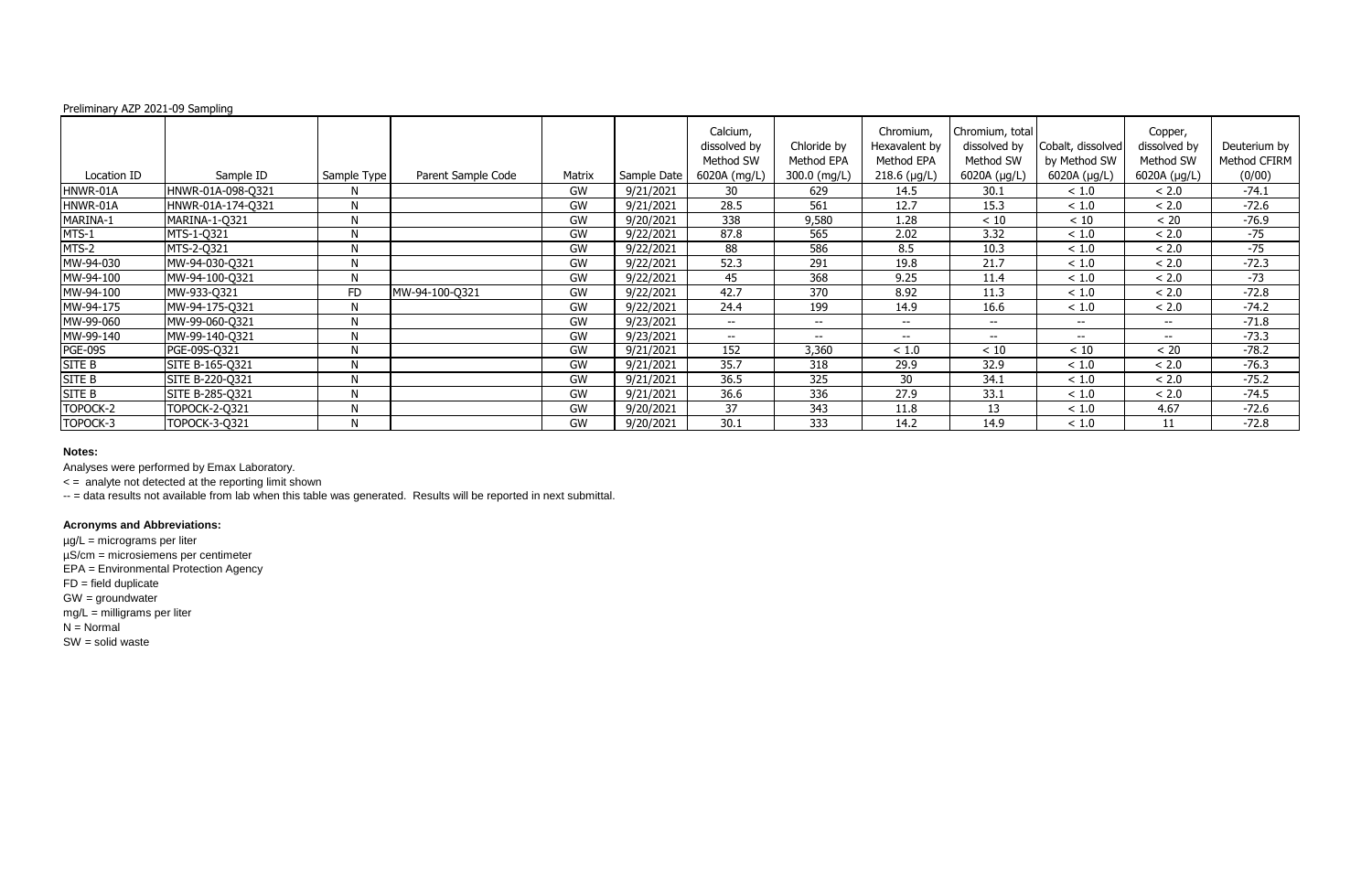Analyses were performed by Emax Laboratory.

< = analyte not detected at the reporting limit shown

-- = data results not available from lab when this table was generated. Results will be reported in next submittal.

## **Acronyms and Abbreviations:**

| Preliminary AZP 2021-09 Sampling |                   |              |                    |           |             |                           |                                 |                                 |                                         |                                         |                                        |                                          |
|----------------------------------|-------------------|--------------|--------------------|-----------|-------------|---------------------------|---------------------------------|---------------------------------|-----------------------------------------|-----------------------------------------|----------------------------------------|------------------------------------------|
|                                  |                   |              |                    |           |             | Fluoride by<br>Method EPA | Iron, dissolved<br>by Method SW | Lead, dissolved<br>by Method SW | Magnesium,<br>dissolved by<br>Method SW | Manganese,<br>dissolved by<br>Method SW | Mercury,<br>dissolved by<br>Method EPA | Molybdenum,<br>dissolved by<br>Method SW |
| Location ID                      | Sample ID         | Sample Type  | Parent Sample Code | Matrix    | Sample Date | 300.0 (mg/L)              | 6020A (µg/L)                    | 6020A (µg/L)                    | 6020A (mg/L)                            | 6020A (µg/L)                            | 7470A (µg/L)                           | 6020A (µg/L)                             |
| HNWR-01A                         | HNWR-01A-098-Q321 | N            |                    | GW        | 9/21/2021   | 4.45                      | 110                             | < 1.0                           | 2.13                                    | < 10                                    | < 0.50                                 | 15                                       |
| HNWR-01A                         | HNWR-01A-174-Q321 | M            |                    | GW        | 9/21/2021   | 4.48                      | $<100$                          | < 1.0                           | 2.01                                    | $<10$                                   | < 0.50                                 | 15.8                                     |
| MARINA-1                         | MARINA-1-Q321     | $\mathbf{M}$ |                    | <b>GW</b> | 9/20/2021   | 3.28                      | < 1000                          | $<10$                           | 10.4                                    | $<100$                                  | < 0.50                                 | 61.4                                     |
| MTS-1                            | MTS-1-Q321        | N            |                    | GW        | 9/22/2021   | 5.25                      | $<100$                          | $<1.0$                          | 2.84                                    | < 10                                    | < 0.50                                 | 19.5                                     |
| MTS-2                            | MTS-2-Q321        | N            |                    | <b>GW</b> | 9/22/2021   | 5.1                       | < 100                           | < 1.0                           | 2.82                                    | $<10$                                   | < 0.50                                 | 19.1                                     |
| MW-94-030                        | MW-94-030-Q321    | $\mathbf{M}$ |                    | GW        | 9/22/2021   | 3.95                      | $<100$                          | < 1.0                           | 11                                      | < 10                                    | < 0.50                                 | 14.5                                     |
| MW-94-100                        | MW-94-100-Q321    | N            |                    | GW        | 9/22/2021   | 3.39                      | $<100$                          | $<1.0$                          | 6.05                                    | < 10                                    | < 0.50                                 | 20.7                                     |
| MW-94-100                        | MW-933-Q321       | <b>FD</b>    | MW-94-100-Q321     | GW        | 9/22/2021   | 3.35                      | $<100$                          | < 1.0                           | 6.02                                    | $<10$                                   | < 0.50                                 | 20.3                                     |
| MW-94-175                        | MW-94-175-Q321    | N            |                    | <b>GW</b> | 9/22/2021   | 4                         | < 100                           | < 1.0                           | 1.45                                    | $<10$                                   | < 0.50                                 | 10.9                                     |
| MW-99-060                        | MW-99-060-Q321    | $\mathbf{M}$ |                    | <b>GW</b> | 9/23/2021   | $--$                      | $\overline{\phantom{a}}$        | $- -$                           | $--$                                    | $--$                                    | $- -$                                  | $-  \,$                                  |
| MW-99-140                        | MW-99-140-Q321    | N            |                    | GW        | 9/23/2021   | $--$                      | $- -$                           | $-$                             | $- -$                                   | $-$                                     | $- -$                                  | $- -$                                    |
| PGE-09S                          | PGE-09S-Q321      | N            |                    | GW        | 9/21/2021   | 1.7                       | 13,600                          | $<10$                           | 113                                     | 461                                     | < 0.50                                 | 30.2                                     |
| <b>SITE B</b>                    | SITE B-165-Q321   | N            |                    | GW        | 9/21/2021   | 4.25                      | $<100$                          |                                 | 6.87                                    | $<10$                                   | < 0.50                                 | 13                                       |
| <b>SITE B</b>                    | SITE B-220-Q321   | <b>NI</b>    |                    | <b>GW</b> | 9/21/2021   | 4.22                      | $<100$                          | < 1.0                           | 6.94                                    | $<10$                                   | < 0.50                                 | 14.3                                     |
| <b>SITE B</b>                    | SITE B-285-Q321   | N            |                    | GW        | 9/21/2021   | 4.23                      | $<100$                          | < 1.0                           | 7.1                                     | $<10$                                   | < 0.50                                 | 16.3                                     |
| TOPOCK-2                         | TOPOCK-2-Q321     | N            |                    | GW        | 9/20/2021   | 4.22                      | $<100$                          | ~1.0                            | 4.2                                     | $<10$                                   | < 0.50                                 | 19.1                                     |
| TOPOCK-3                         | TOPOCK-3-Q321     | N            |                    | GW        | 9/20/2021   | 4.21                      | $<100$                          | ~1.0                            | 4.1                                     | < 10                                    | < 0.50                                 | 16.3                                     |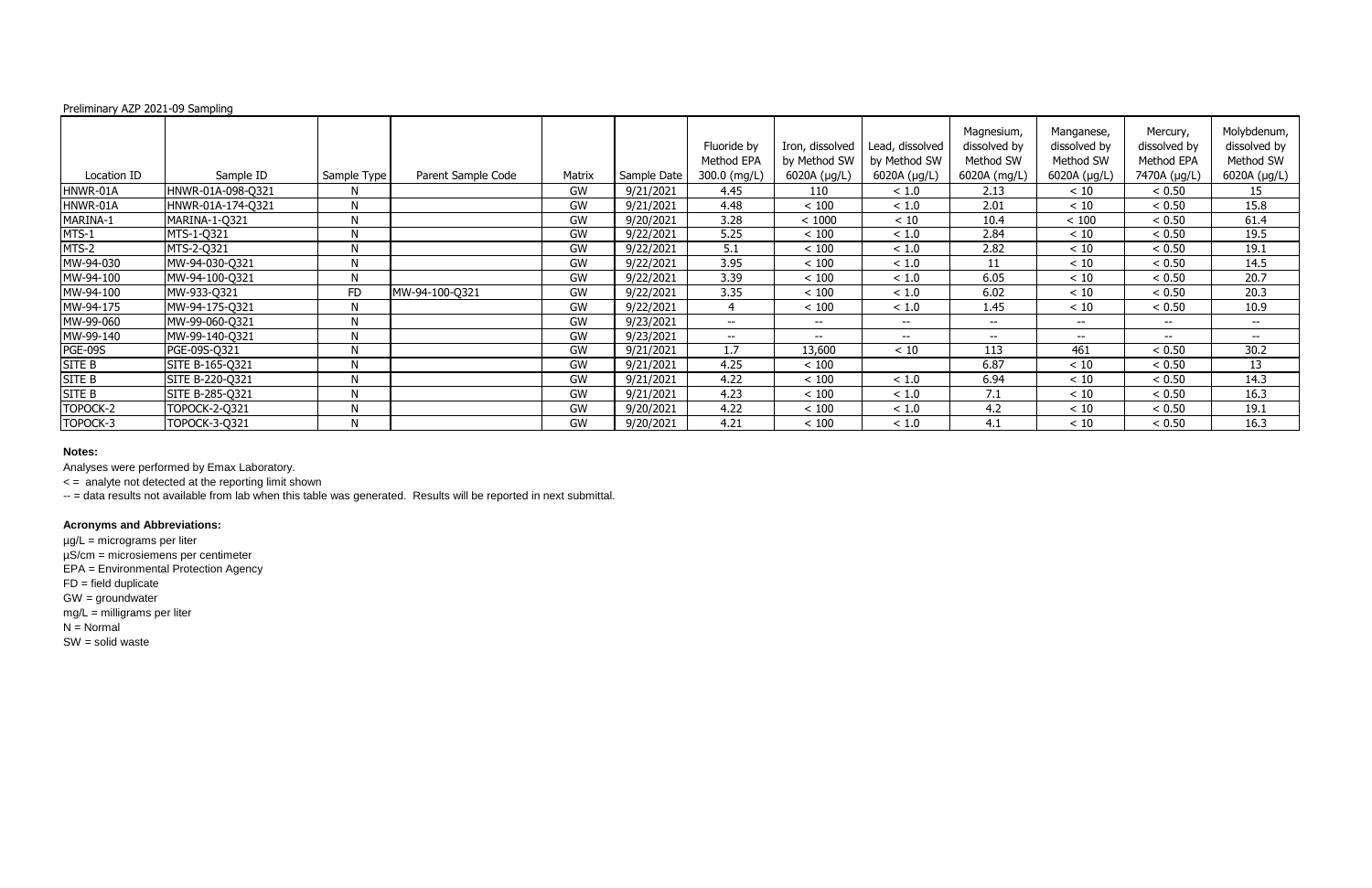Analyses were performed by Emax Laboratory.

< = analyte not detected at the reporting limit shown

-- = data results not available from lab when this table was generated. Results will be reported in next submittal.

# **Acronyms and Abbreviations:**

| Preliminary AZP 2021-09 Sampling |                      |             |                    |        |             |                                   |                          |                              |                                         |                                        |                                   |                                      |
|----------------------------------|----------------------|-------------|--------------------|--------|-------------|-----------------------------------|--------------------------|------------------------------|-----------------------------------------|----------------------------------------|-----------------------------------|--------------------------------------|
|                                  |                      |             |                    |        |             | Nickel, dissolved<br>by Method SW | Nitrate by<br>Method EPA | Oxygen 18 by<br>Method CFIRM | Potassium,<br>dissolved by<br>Method SW | Selenium,<br>dissolved by<br>Method SW | Silver, dissolved<br>by Method SW | Sodium,<br>dissolved by<br>Method SW |
| Location ID                      | Sample ID            | Sample Type | Parent Sample Code | Matrix | Sample Date | 6020A (µg/L)                      | 300.0 (mg/L)             | (0/00)                       | 6020A (mg/L)                            | 6020A (µg/L)                           | 6020A (µg/L)                      | 6020A (mg/L)                         |
| HNWR-01A                         | HNWR-01A-098-Q321    | N           |                    | GW     | 9/21/2021   | 16.1                              | 2.15                     | $-10.06$                     | 7.1                                     | < 1.0                                  | ~1.0                              | 435                                  |
| HNWR-01A                         | HNWR-01A-174-Q321    | N           |                    | GW     | 9/21/2021   | 22.3                              | 2.19                     | $-10.07$                     | 6.8                                     | < 1.0                                  | ~1.0                              | 396                                  |
| MARINA-1                         | MARINA-1-Q321        | N           |                    | GW     | 9/20/2021   | $<10$                             | < 2.0                    | $-10.19$                     | 51.3                                    | $<10$                                  | $<10$                             | 5,360                                |
| MTS-1                            | MTS-1-Q321           | N           |                    | GW     | 9/22/2021   | ~1.0                              | 1.75                     | $-10.07$                     | 7.94                                    | < 1.0                                  | ~1.0                              | 404                                  |
| MTS-2                            | MTS-2-Q321           | N           |                    | GW     | 9/22/2021   | < 1.0                             | 1.76                     | $-10.06$                     | 7.87                                    | < 1.0                                  | ~1.0                              | 400                                  |
| MW-94-030                        | MW-94-030-Q321       | N           |                    | GW     | 9/22/2021   | < 1.0                             | 3.33                     | $-9.59$                      | 6.45                                    | 3.72                                   | ~1.0                              | 225                                  |
| MW-94-100                        | MW-94-100-Q321       | N           |                    | GW     | 9/22/2021   | < 1.0                             | 1.99                     | $-9.77$                      | 6.9                                     | < 1.0                                  | $<1.0$                            | 273                                  |
| MW-94-100                        | MW-933-Q321          | <b>FD</b>   | MW-94-100-Q321     | GW     | 9/22/2021   | ~1.0                              | 1.94                     | $-9.79$                      | 6.74                                    | < 1.0                                  | ~1.0                              | 258                                  |
| MW-94-175                        | MW-94-175-Q321       | N           |                    | GW     | 9/22/2021   | < 1.0                             | 2.32                     | $-10.06$                     | 5.49                                    | < 1.0                                  | < 1.0                             | 189                                  |
| MW-99-060                        | MW-99-060-Q321       | N           |                    | GW     | 9/23/2021   | $--$                              | $- -$                    | $-9.62$                      | $--$                                    | $--$                                   | $--$                              | $-  \,$                              |
| MW-99-140                        | MW-99-140-Q321       | N           |                    | GW     | 9/23/2021   | $--$                              | --                       | $-9.88$                      | $- -$                                   | $-$                                    | $- -$                             | $-$                                  |
| PGE-09S                          | PGE-09S-Q321         | N           |                    | GW     | 9/21/2021   | < 10                              | < 1.0                    | $-10.04$                     | 15.1                                    | < 10                                   | < 10                              | 2,300                                |
| <b>SITE B</b>                    | SITE B-165-Q321      | N           |                    | GW     | 9/21/2021   | 37.7                              | 2.43                     | $-10.2$                      | 5.65                                    | 1.05                                   | < 1.0                             | 227                                  |
| SITE B                           | SITE B-220-Q321      | N           |                    | GW     | 9/21/2021   | 29.8                              | 2.5                      | $-10.21$                     | 5.72                                    | 1.12                                   | ~1.0                              | 231                                  |
| <b>SITE B</b>                    | SITE B-285-Q321      | N           |                    | GW     | 9/21/2021   | 32.4                              | 2.37                     | $-10.22$                     | 5.78                                    | 1.14                                   | < 1.0                             | 234                                  |
| TOPOCK-2                         | <b>TOPOCK-2-Q321</b> | N           |                    | GW     | 9/20/2021   | < 1.0                             | 2.09                     | $-9.83$                      | 6.71                                    | < 1.0                                  | < 1.0                             | 259                                  |
| TOPOCK-3                         | <b>TOPOCK-3-Q321</b> | N           |                    | GW     | 9/20/2021   | < 1.0                             | 2.25                     | $-9.88$                      | 5.67                                    | ~1.0                                   | ~1.0                              | 203                                  |